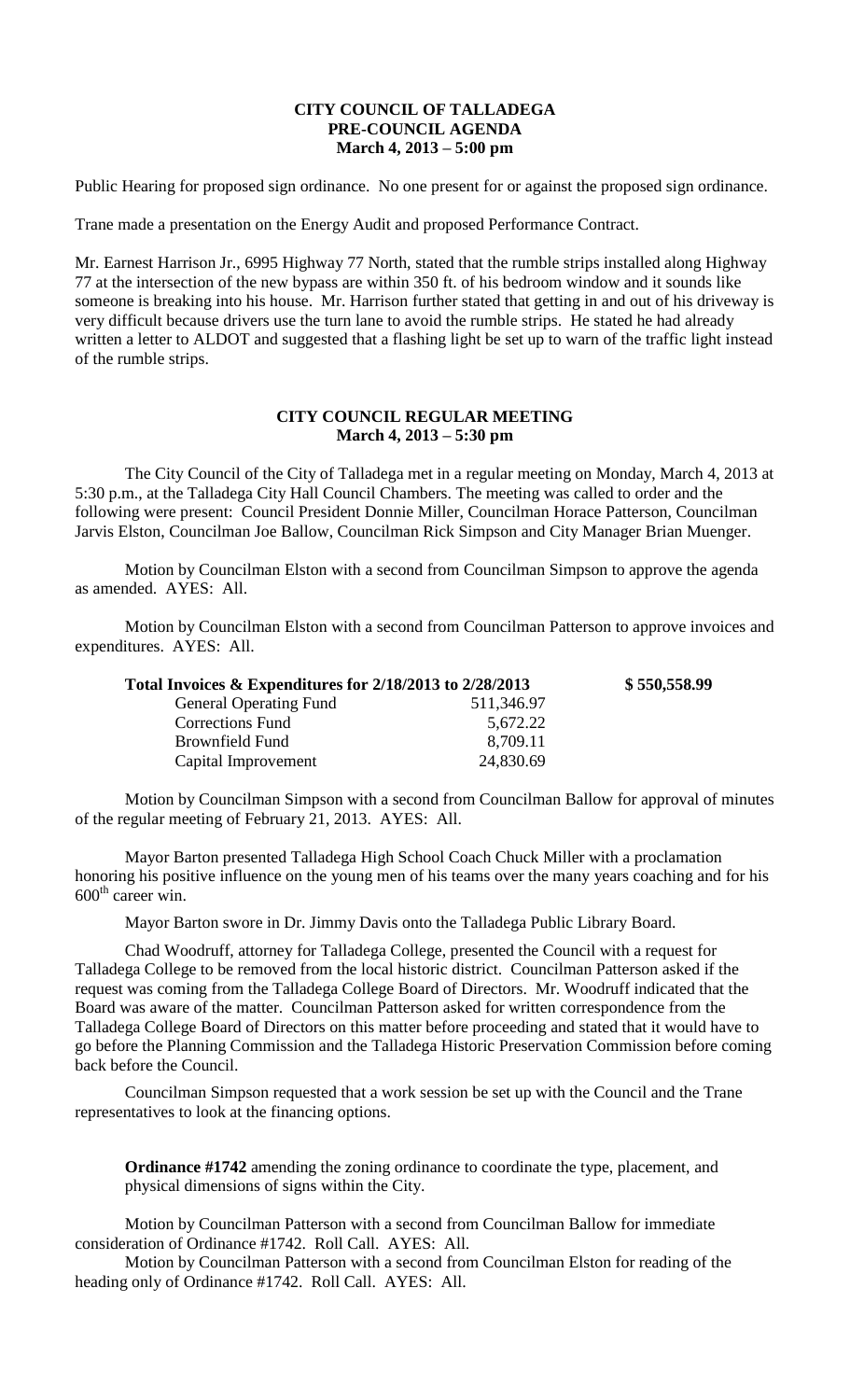AN ORDINANCE AMENDING ORDINANCE NUMBER 1120, AS AMENDED BY ORDINANCES HERETOFORE ADOPTED, SAID ORDINANCE AND THE AMENDMENTS RELATED THERETO BEING ENTITLED "TALLADEGA, ALABAMA, ZONING ORDINANCE", AS FOLLOWS, AND IN NO OTHER PARTICULARS; AND REPEALING ORDINANCE NUMBER 1230 UPON PASSAGE AND PUBLICATION OF THIS ORDINANCE.

Motion by Councilman Patterson with a second from Councilman Ballow for adoption of Ordinance #1742. Roll Call. AYES: All.

**Resolution #2754** approving a referendum be held to allow the voters to determine whether alcoholic beverages may be sold on Sunday.

Motion by Councilman Simpson with a second from Councilman Patterson for approval of Resolution #2754. Roll Call. AYES: All.

**Resolution #2755** approving a contract with Alexander Construction of Munford for sidewalk restoration services at a cost of \$7.25 per square foot.

Motion by Councilman Elston with a second from Councilman Patterson for approval of Resolution #2755. Roll Call. AYES: All.

**Resolution #2756** approving a HVAC maintenance contract for 69 units at 16 facilities with Vulcan Heating and Cooling of Birmingham for a total cost of \$14,405.

Motion by Councilman Patterson with a second from Councilman Elston for approval of Resolution #2756. Roll Call. AYES: All.

**Resolution #2757** approving the scope of services in Trane's Performance contract at a cost not to exceed \$854,998.

Motion by Councilman Patterson with a second from Councilman Ballow for approval of Resolution #2757. Roll Call. AYES: All.

**Resolution #2758** approving a contract with an appraiser for CDBG Frazier Farms project. *(pulled from agenda by City Manager's request)*

**Resolution #2759** approving a contract with Johnny Vetra Auction Company to hold a Confiscated Firearms Auction for the City for 10% commission on the sale of items and advertising costs of \$1,010.

Motion by Councilman Elston with a second from Councilman Simpson for approval of Resolution #2759. Roll Call. AYES: All.

**Resolution #2760** approving a travel advance of \$220.00 for Mary Surrett, Police Department, for the CALEA Conference in Charleston, South Carolina from March 19-22, 2013.

Motion by Councilman Patterson with a second from Councilman Simpson for approval of Resolution #2760. Roll Call. AYES: All.

**Resolution #2761** approving the use of public funds for travel expenses for the 10 and under Talladega Parks & Recreation Basketball team to attend an area tournament in Gadsden not to exceed \$1500.

Motion by Councilman Patterson with a second from Councilman Simpson for approval of Resolution #2761. Roll Call. AYES: All.

Motion by Councilman Elston with a second by Councilman Patterson to approve invoices and expenditures for the Water Department. AYES: All.

| Water Department Expenditures for 2/21/2013 to 2/28/2013 |            | \$222,993.89 |
|----------------------------------------------------------|------------|--------------|
| <b>Operations Fund</b>                                   | 222,993.89 |              |